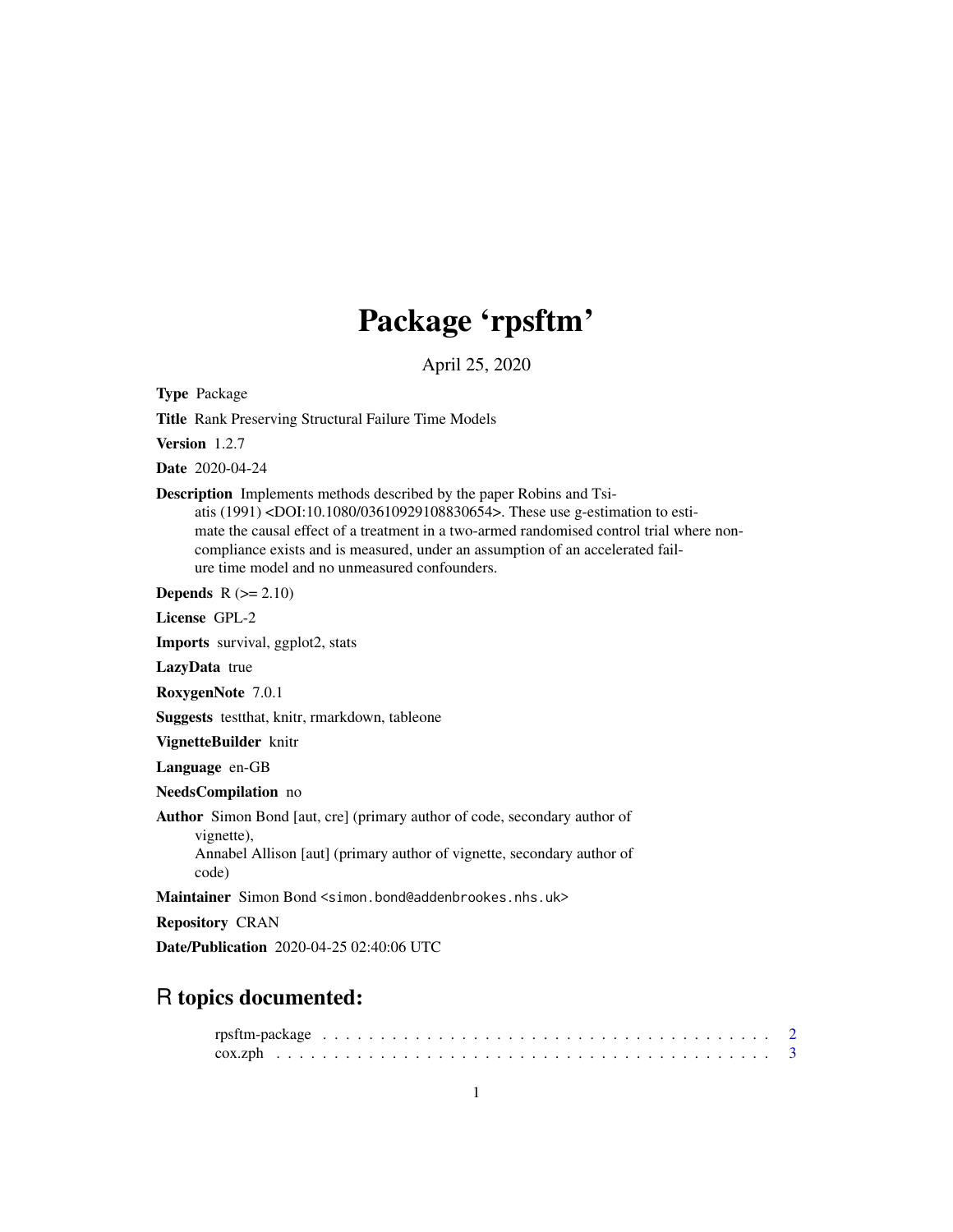# <span id="page-1-0"></span>2 rpsftm-package

| Index | 12 |
|-------|----|
|       |    |
|       |    |
|       |    |
|       |    |
|       |    |
|       |    |
|       |    |
|       |    |
|       |    |

rpsftm-package *rpsftm: a package to fit Rank Preserving Structural Failure Time Model*

### Description

This implements the method of Robins JM, Tsiatis AA. The key function is [rpsftm](#page-7-1), which provides estimates of the causal parameter of interest.

# Details

rpfstm: a package to fit Rank Preserving Structural Failure Time Model

#### References

Robins JM, Tsiatis AA. Correcting for non-compliance in randomized trials using rank preserving structural failure time models. Communications in Statistics–Theory and Methods 1991; 20: 2609– 2631

# See Also

```
survdiff
coxph
survreg
```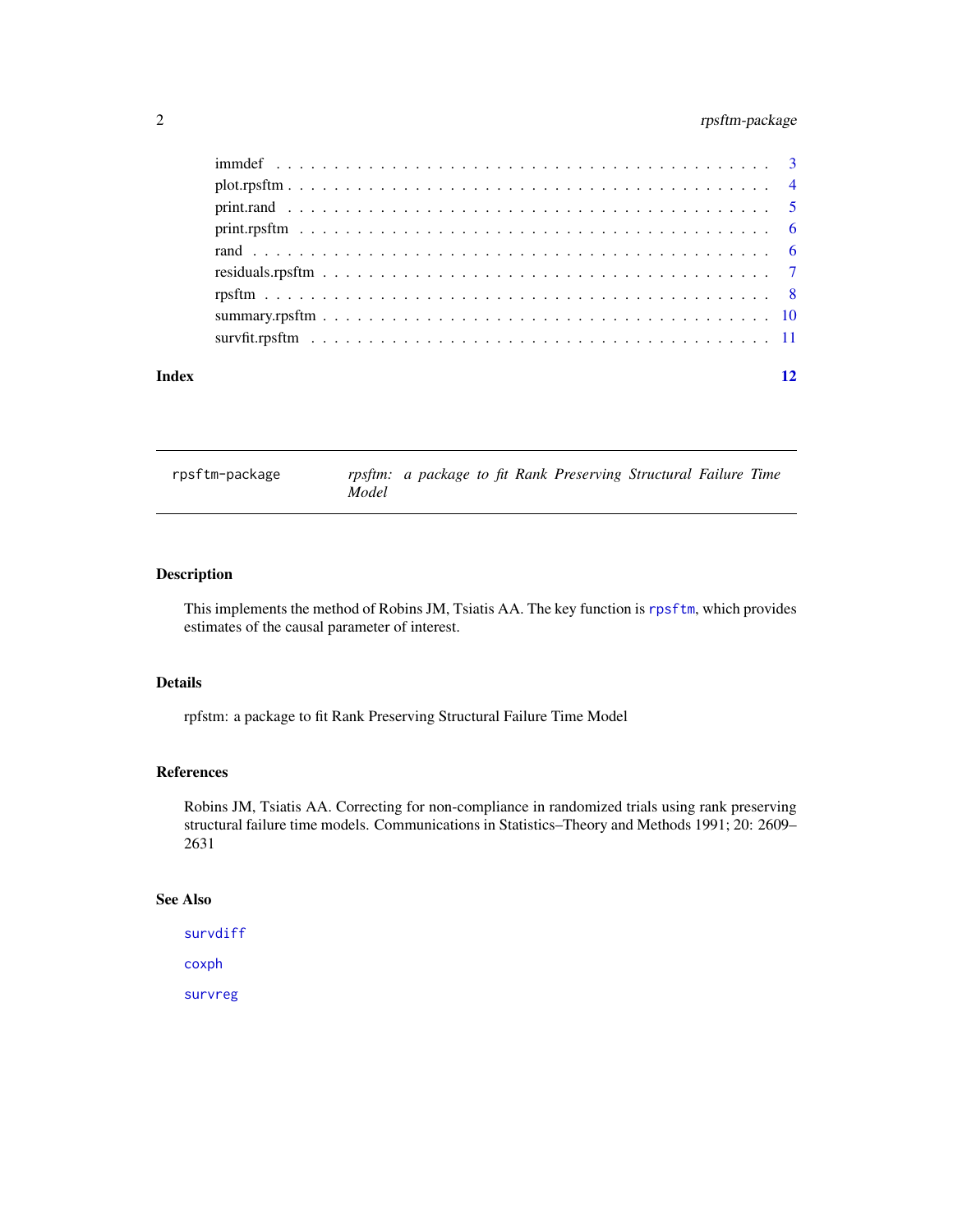<span id="page-2-1"></span><span id="page-2-0"></span>

# Description

If the the fit inherits \*both\* rpsftm and coxph then this pulls out the genuine survival::coxph object that is deeply nested in the object, and then runs survival::cox.zph on it. Or it avoids overwriting the function from survival by calling survival::cox.zph directly if the object does not inherit rpsftm. Or it fails.

### Usage

cox.zph(fit, ...)

#### Arguments

| fit | the result of fitting a rpsftm model using coxph as the inner estimation tool. |
|-----|--------------------------------------------------------------------------------|
| .   | any other arguments to pass to cox.zph.                                        |

#### Note

This does rely on the order of loading packages. The rpsftm package must be loaded after survival, if both are required, to avoid the masking of synonymous functions causing errors.

#### See Also

[cox.zph](#page-2-1)

immdef *immdef*

# Description

Simulated data to use with the [rpsftm](#page-7-1) function.

# Usage

immdef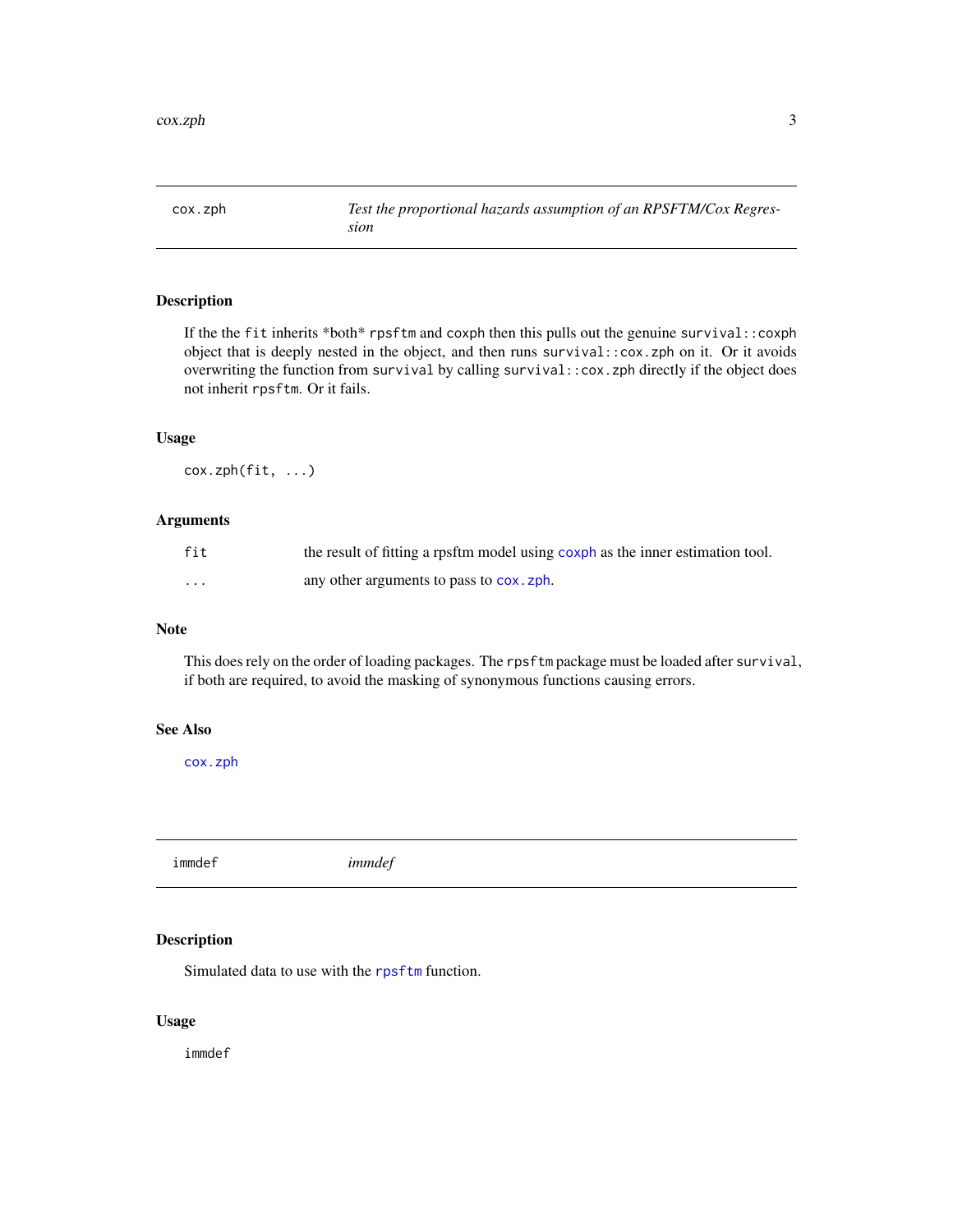#### <span id="page-3-0"></span>Format

A simulated data frame with 9 variables and 1000 observations representing a study where participants were randomly assigned to receive treatment immediately or deferred. Participants in the deferred arm could crossover and receive treatment. The primary endpoint was time to disease progression.

The data are based on a randomized controlled trial Concorde [http://dx.doi.org/10.1016/](http://dx.doi.org/10.1016/S0140-6736(94)90006-X) [S0140-6736\(94\)90006-X](http://dx.doi.org/10.1016/S0140-6736(94)90006-X)

id participant ID number

def indicator that the participant was assigned to the Deferred treatment arm

- imm indicator that the participant was assigned to the Immediate treatment arm
- censyrs censoring time, in years, corresponding to the close of study minus the time of entry for each participant

xo an indicator that crossover occurred

xoyrs the time, in years, from entry to switching, or 0 for participants in the Immediate arm

prog an indicator of disease progression (1), or censoring (0)

progyrs time, in years, from entry to disease progression or censoring

entry the time of entry into the study, measured in years from the date of randomisation

plot.rpsftm *Plot Method*

# Description

Function used to plot the KM curves of the treatment-free transformed times

#### Usage

```
## S3 method for class 'rpsftm'
plot(x, \ldots)
```
#### Arguments

|          | an object returned from the rpsftm function.       |
|----------|----------------------------------------------------|
| $\cdots$ | further arguments passed to or from other methods. |

# Value

a ggplot plot of the fitted KM curves. The underlying data.frame has variables

- time: failure time
- survival: estimated treatment-free survival probability
- upper: upper confidence interval at level defined by alpha in the call to rpsftm
- lower: lower confidence interval at level defined by alpha in the call to rpsftm
- group: randomised treatment arm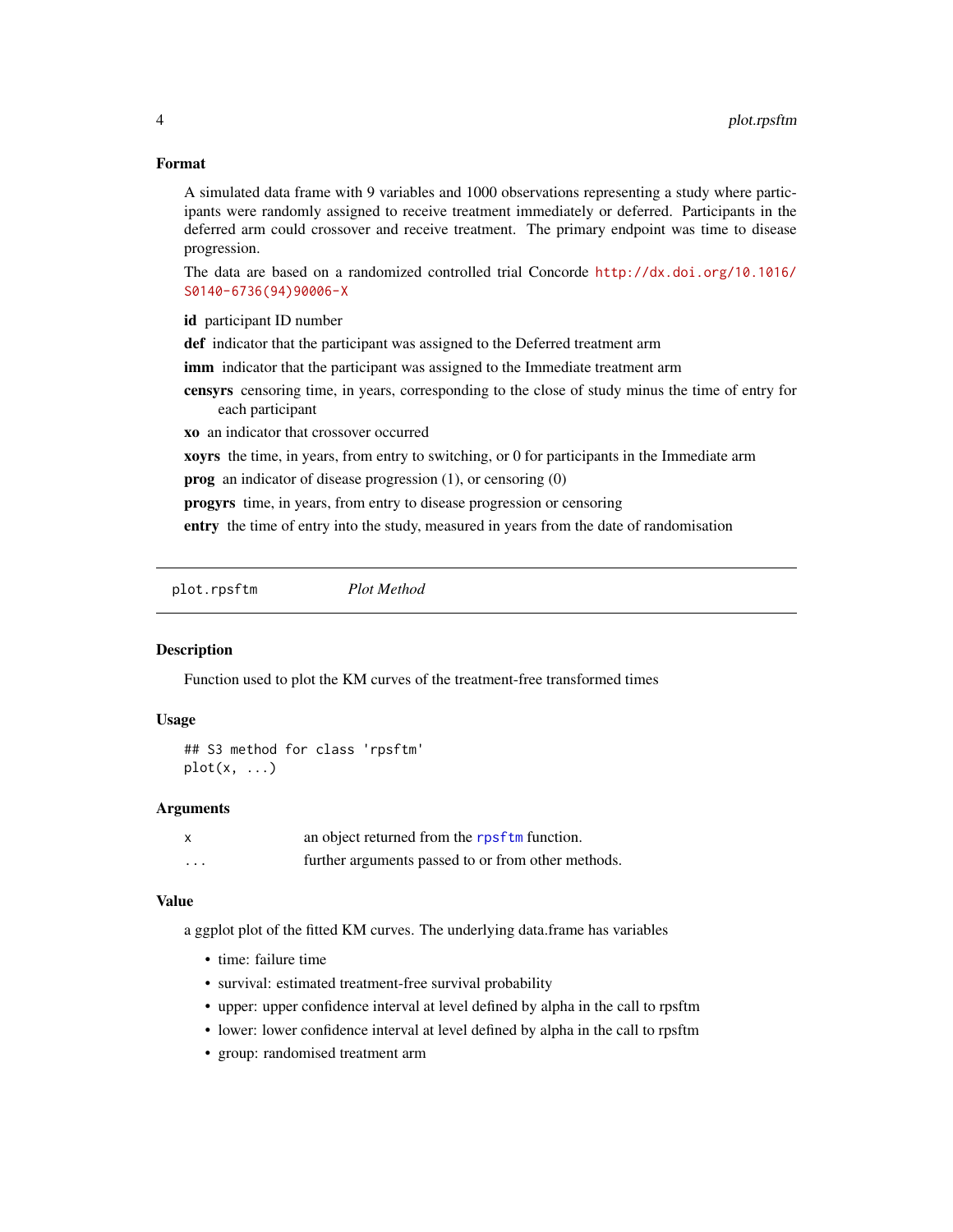#### <span id="page-4-0"></span>print.rand 5

# Author(s)

Simon Bond

# Examples

```
fit <- rpsftm(Surv(progyrs, prog)~rand(imm,1-xoyrs/progyrs),immdef, censyrs)
plot(fit)
library(ggplot2)
plot(fit)+
   scale_linetype_discrete(labels=c("Control","Experimental"))+
   ylim(0.5,1)+
   geom_ribbon(aes(ymin=lower, ymax=upper, fill=group), alpha=0.3)+
   labs(x="Time (years)", title=NULL, lty="Arm", fill="Arm")
```
<span id="page-4-1"></span>print.rand *Print method*

# Description

print method for rand() objects - to display the summary of rx, by arm

# Usage

## S3 method for class 'rand'  $print(x, \ldots)$ 

#### Arguments

|                   | a rand() object                                    |
|-------------------|----------------------------------------------------|
| $\cdot\cdot\cdot$ | further arguments passed to or from other methods. |

#### Value

a summary of rx values broken down by arm for a rand() object

# Author(s)

Simon Bond

# See Also

[rand](#page-5-1), [rpsftm](#page-7-1)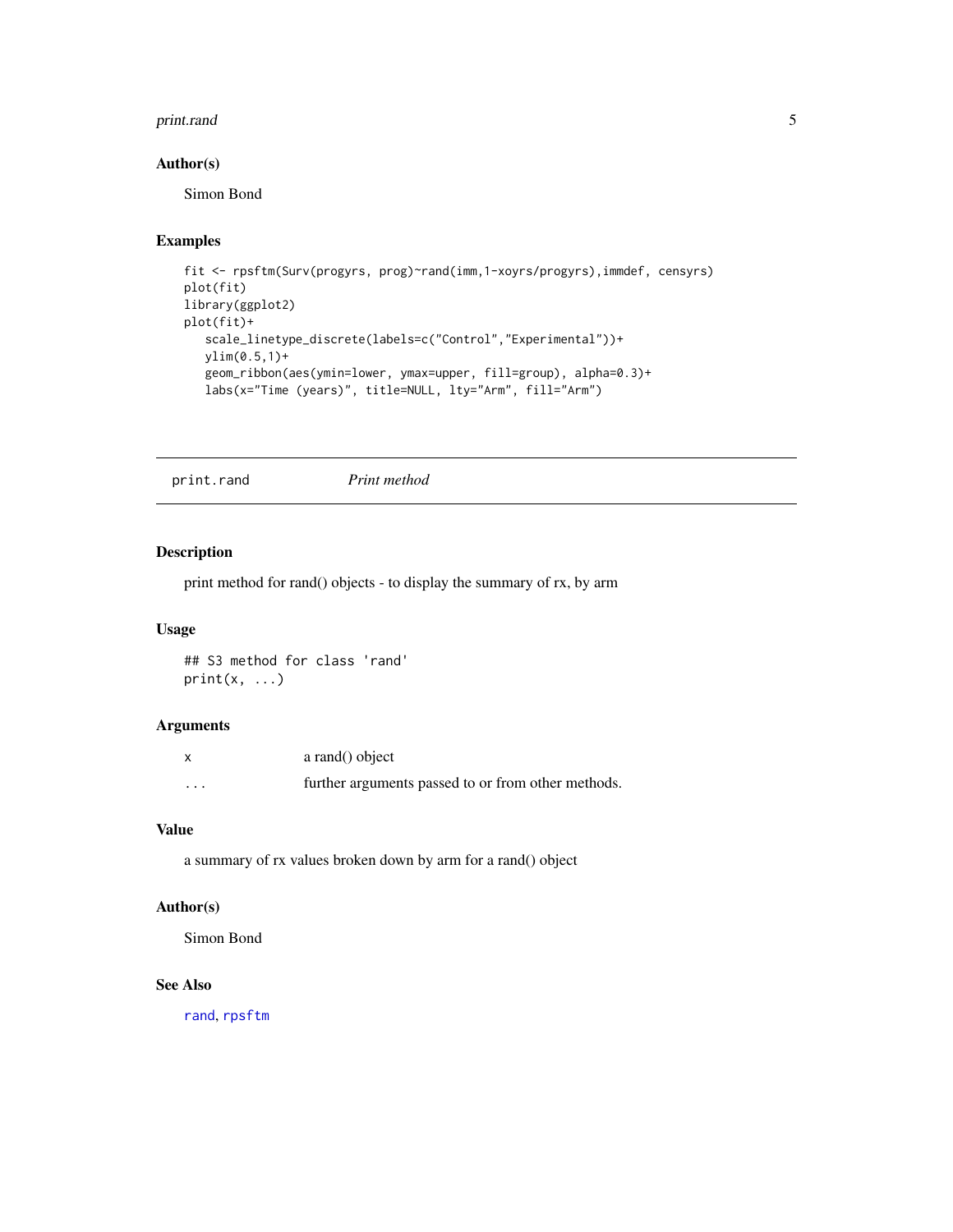<span id="page-5-0"></span>print.rpsftm *Print Method*

# Description

Function used to print of the underlying test object at the point estimate of a rpsftm object

#### Usage

```
## S3 method for class 'rpsftm'
print(x, \ldots)
```
# Arguments

| $\times$ | an object returned from the rpsftm function.       |
|----------|----------------------------------------------------|
| $\cdots$ | further arguments passed to or from other methods. |

# Value

a print of the underlying test object at the point estimate.

# Author(s)

Simon Bond

<span id="page-5-1"></span>rand *rand functions to use in the rpsftm() formula*

# Description

A function that is defined to be used in the formula argument, and identified as specials in the terms() object

#### Usage

rand(arm, rx)

# Arguments

| arm | the randomised treatment arm. a factor with 2 levels, or numeric variable with<br>values $0/1$ . |
|-----|--------------------------------------------------------------------------------------------------|
| rx  | the proportion of time on active treatment (arm=1 or the non-reference level of<br>the factor)   |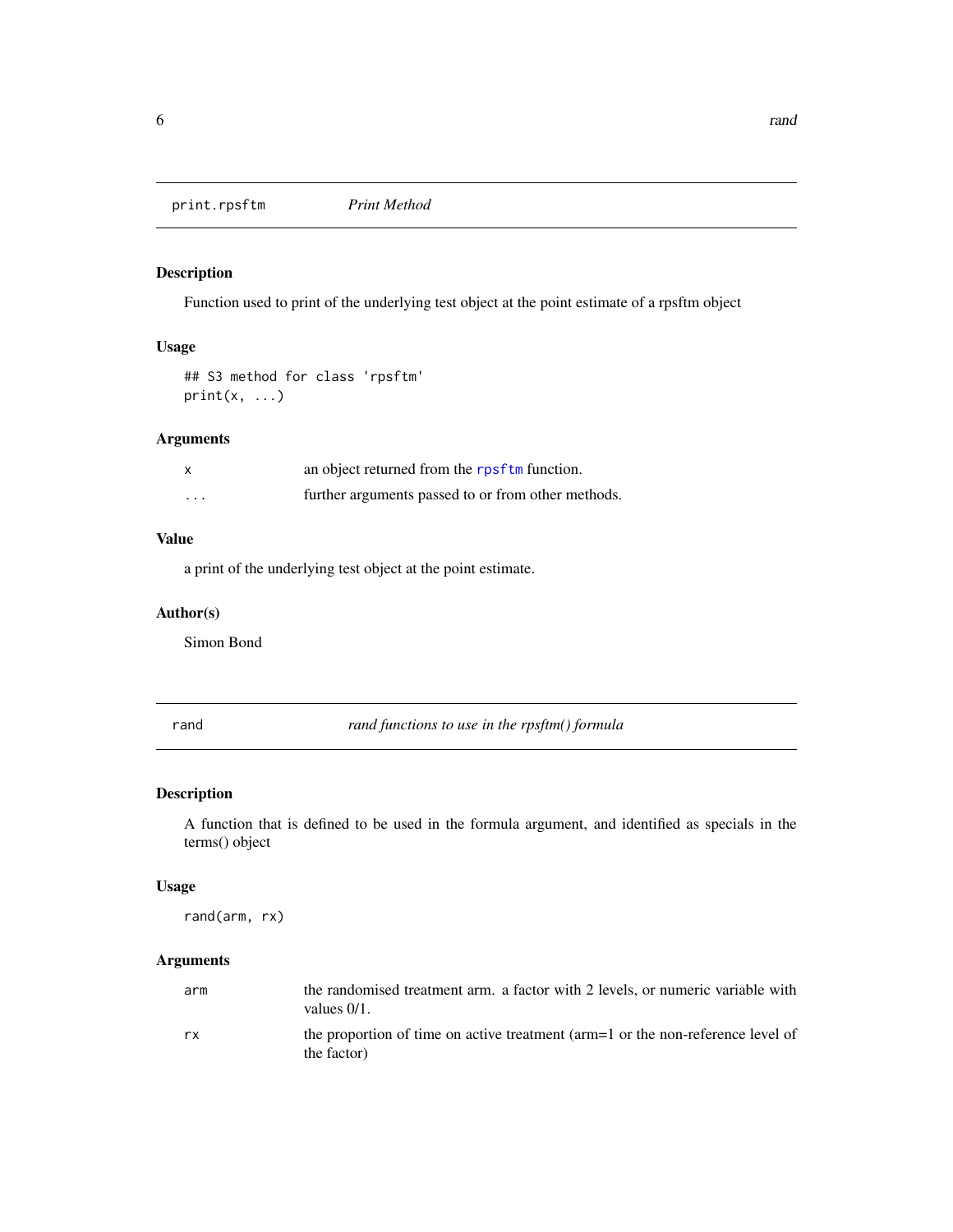# <span id="page-6-0"></span>residuals.rpsftm 7

# Value

matrix with two columns named arm and rx. These can be used in the formula argument to rpsftm()

### Author(s)

Simon Bond

# See Also

[print.rand](#page-4-1), [rpsftm](#page-7-1)

#### Examples

```
x <- with(immdef, rand(imm , 1 - xoyrs / progyrs ) )
x
class(x)
y <- as.data.frame(x)
head(y)
```
residuals.rpsftm *residual() method for rpsftm objects*

# Description

Function to apply residual method to rpsftm objects

### Usage

```
## S3 method for class 'rpsftm'
residuals(object, ...)
```
#### Arguments

| object   | an object returned from the rpsftm() function.     |
|----------|----------------------------------------------------|
| $\cdots$ | further arguments passed to or from other methods. |

# Value

a residuals object.

# Author(s)

Simon Bond

# See Also

[residuals](#page-0-0) [residuals.coxph](#page-0-0) [residuals.survreg](#page-0-0)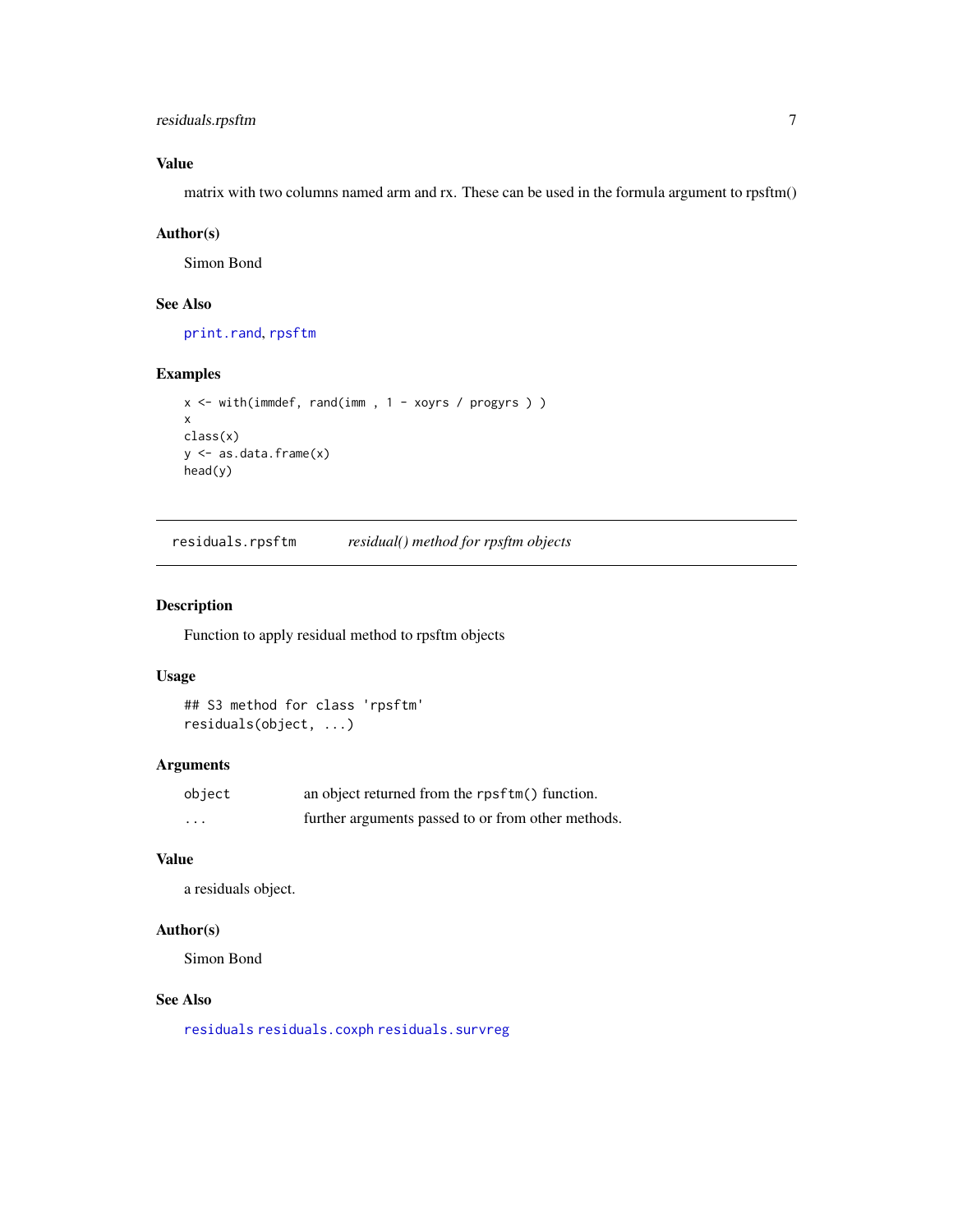<span id="page-7-1"></span><span id="page-7-0"></span>

# Description

Main Function used for estimating causal parameters under the Rank Preserving Structural Failure Time Model

# Usage

```
rpsftm(
  formula,
  data,
  censor_time,
  subset,
  na.action,
  test = survdiff,
  low\_psi = -1,
  hi<sub>psi</sub> = 1,
  alpha = 0.05,
  treat_modifier = 1,
  autoswitch = TRUE,
  n-eval_z = 100,
  ...
)
```
# Arguments

| formula     | a formula with a minimal structure of Surv(time, status)~rand(arm, rx).<br>Further terms can be added to the right hand side to adjust for covariates and<br>use strata or cluster arguments.                                                                                                                                                                                                           |
|-------------|---------------------------------------------------------------------------------------------------------------------------------------------------------------------------------------------------------------------------------------------------------------------------------------------------------------------------------------------------------------------------------------------------------|
| data        | an optional data frame that contains variables                                                                                                                                                                                                                                                                                                                                                          |
| censor_time | variable or constant giving the time at which censoring would, or has occurred.<br>This should be provided for all observations unlike standard Kaplan-Meier or<br>Cox regression where it is only given for censored observations. If no value is<br>given then re-censoring is not applied.                                                                                                           |
| subset      | expression indicating which subset of the rows of data should be used in the fit.<br>This can be a logical vector (which is replicated to have length equal to the num-<br>ber of observations), a numeric vector indicating which observation numbers are<br>to be included (or excluded if negative), or a character vector of row names to<br>be included. All observations are included by default. |
| na.action   | a missing-data filter function. This is applied to the model. frame after any subset<br>argument has been used. Default is options () \$na. action.                                                                                                                                                                                                                                                     |
| test        | the survival regression function to calculate the z-statistic: survdiff, coxph,<br>survreg                                                                                                                                                                                                                                                                                                              |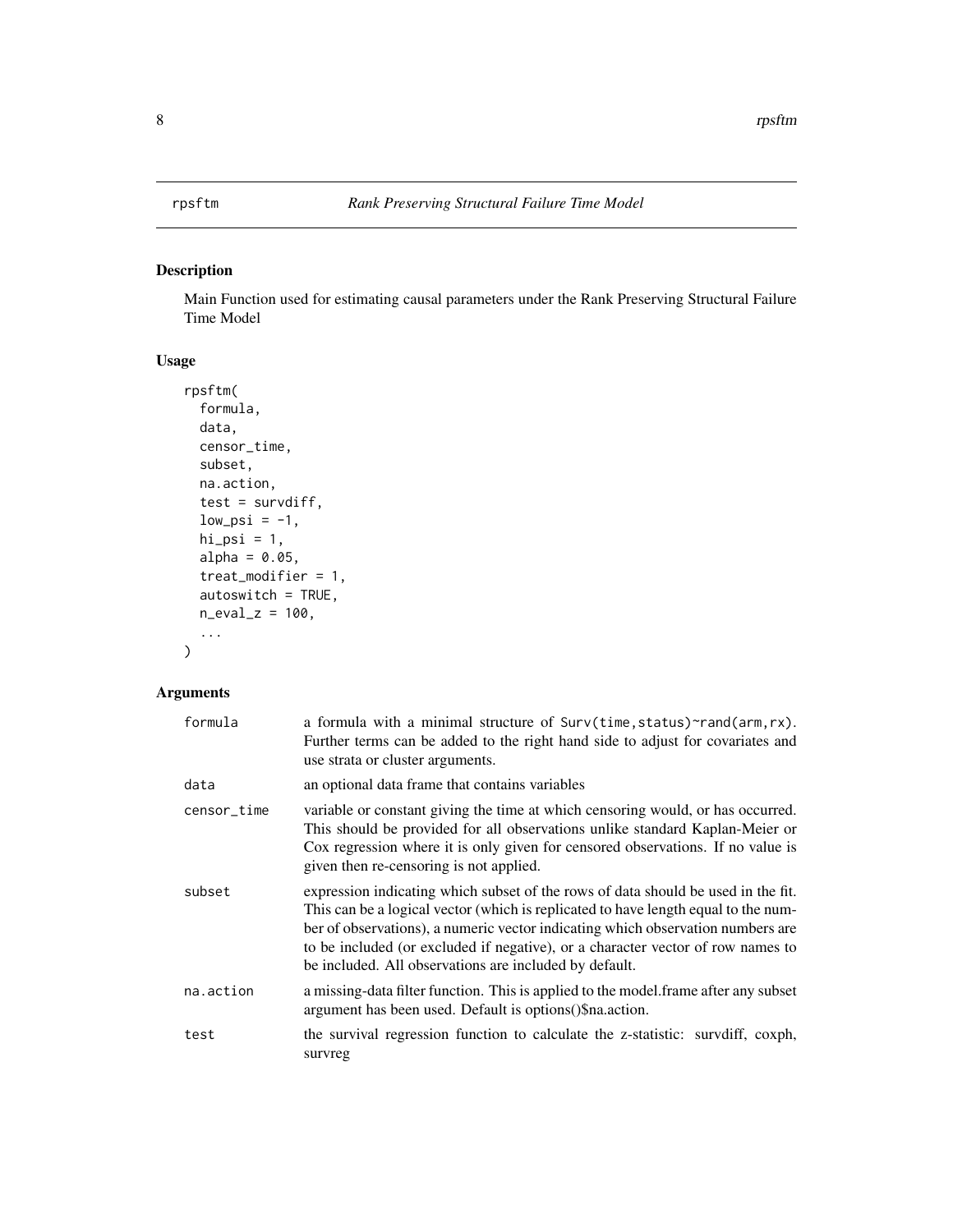#### <span id="page-8-0"></span>rpsftm **9**9

| low_psi           | the lower limit of the range to search for the causal parameter                                                                                                                                                                             |
|-------------------|---------------------------------------------------------------------------------------------------------------------------------------------------------------------------------------------------------------------------------------------|
| hi_psi            | the upper limit of the range to search for the causal parameter                                                                                                                                                                             |
| alpha             | the significance level used to calculate confidence intervals                                                                                                                                                                               |
| treat_modifier    | an optional variable that psi is multiplied by on an individual observation level<br>to give differing impact to treatment.                                                                                                                 |
| autoswitch        | a logical to autodetect cases of no switching. If TRUE, then if all observations<br>in an arm have perfect compliance then recensoring is not applied in that arm.<br>If FALSE the recensoring is applied regardless of perfect compliance. |
| $n$ eval_ $z$     | The number of points between hi_psi and low_psi at which to evaluate the Z-<br>statistics in the estimating equation. Default is 100.                                                                                                       |
| $\cdot\cdot\cdot$ | arguments to supply to the test function.                                                                                                                                                                                                   |

#### Details

the formula object Surv(time, status)~rand(arm,rx). rand() stands for randomisation, both the randomly assigned and actual observed treatment.

- arm: the randomised treatment arm. a factor with 2 levels, or numeric variable with values  $0/1.$
- rx: the proportion of time on active treatment (arm=1 or the non-reference level of the factor)

Further adjustment terms can be added on the right hand side of the formula if desired, included strata() or cluster() terms.

#### Value

a rpsftm method object that is a list of the following:

- psi: the estimated parameter
- fit: a survdiff object to produce Kaplan-Meier curves of the estimated counterfactual untreated failure times for each treatment arm
- CI: a vector of the confidence interval around psi
- Sstar: the recensored Surv() data using the estimate value of psi to give counterfactual untreated failure times.
- rand: the rand() object used to specify the allocated and observed amount of treatment.
- ans: the values from [uniroot\\_all](#page-0-0) used to solve the estimating equation, but embedded within a list as per [uniroot](#page-0-0), with an extra element root\_all, a vector of all roots found in the case of multiple solutions. The first element of root\_all is subsequently used.
- eval\_z: a data frame with the Z-statistics from the estimating equation evaluated at a sequence of values of psi. Used to plot and check if the range of values to search for solution and limits of confidence intervals need to be modified.
- Further elements corresponding to either a survdiff, coxph, or survreg object. This will always include:
	- call: the R call object
	- formula: a formula representing any adjustments, strata or clusters- used for the update() function
	- terms: a more detailed representation of the model formula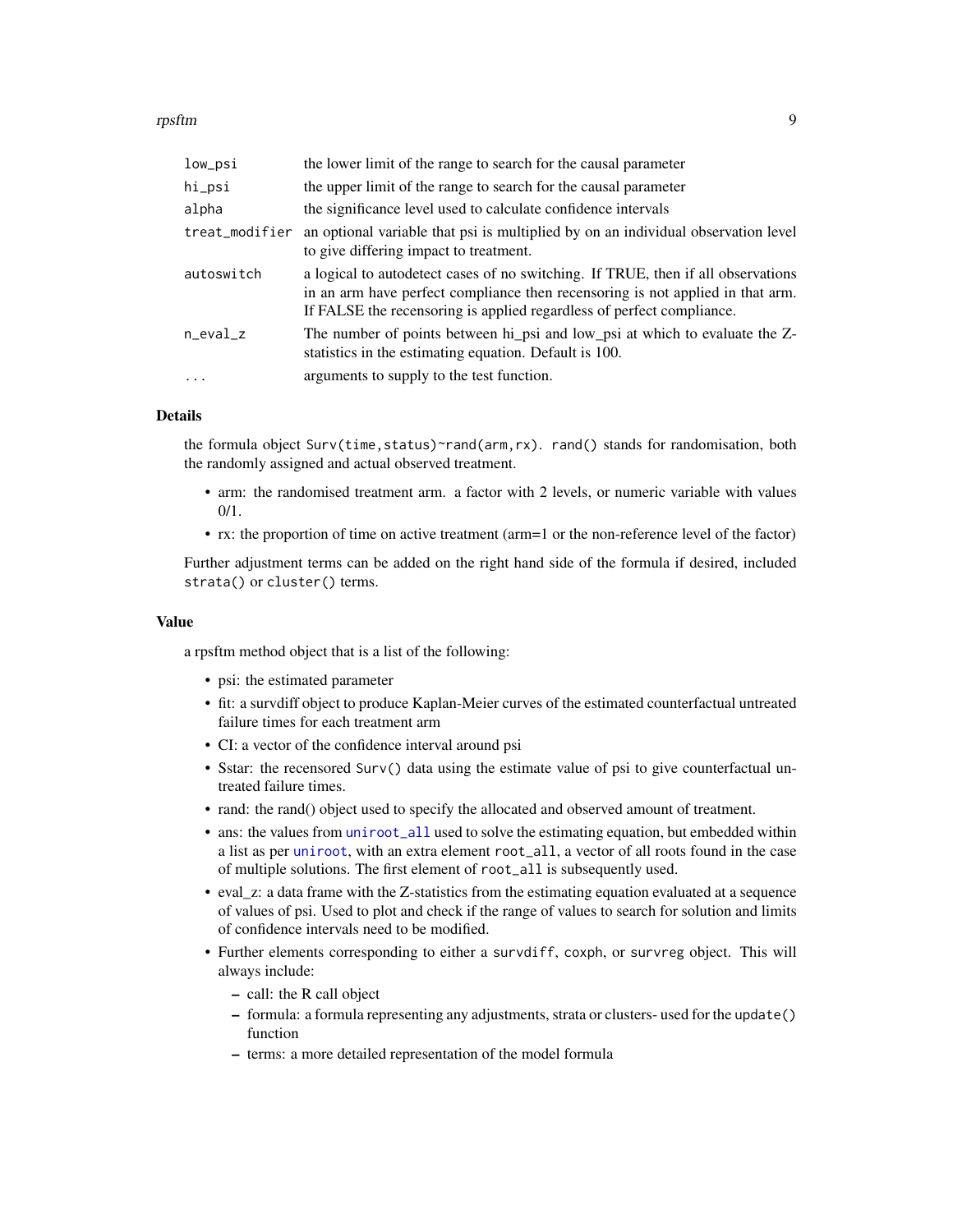# <span id="page-9-0"></span>Author(s)

Simon Bond

# See Also

[survdiff](#page-0-0), [coxph.object](#page-0-0), [survreg.object](#page-0-0)

# Examples

```
?immdef
fit <- rpsftm(Surv(progyrs, prog)~rand(imm,1-xoyrs/progyrs),immdef, censyrs)
print(fit)
summary(fit)
plot(fit)
```
summary.rpsftm *summary Method*

# Description

Function used to summarise the fitted model to an rpsftm object

#### Usage

```
## S3 method for class 'rpsftm'
summary(object, ...)
```
# Arguments

| object   | an object returned from the rpsftm() function.     |
|----------|----------------------------------------------------|
| $\cdots$ | further arguments passed to or from other methods. |

# Value

a summary of the fitted regression model.

# Author(s)

Simon Bond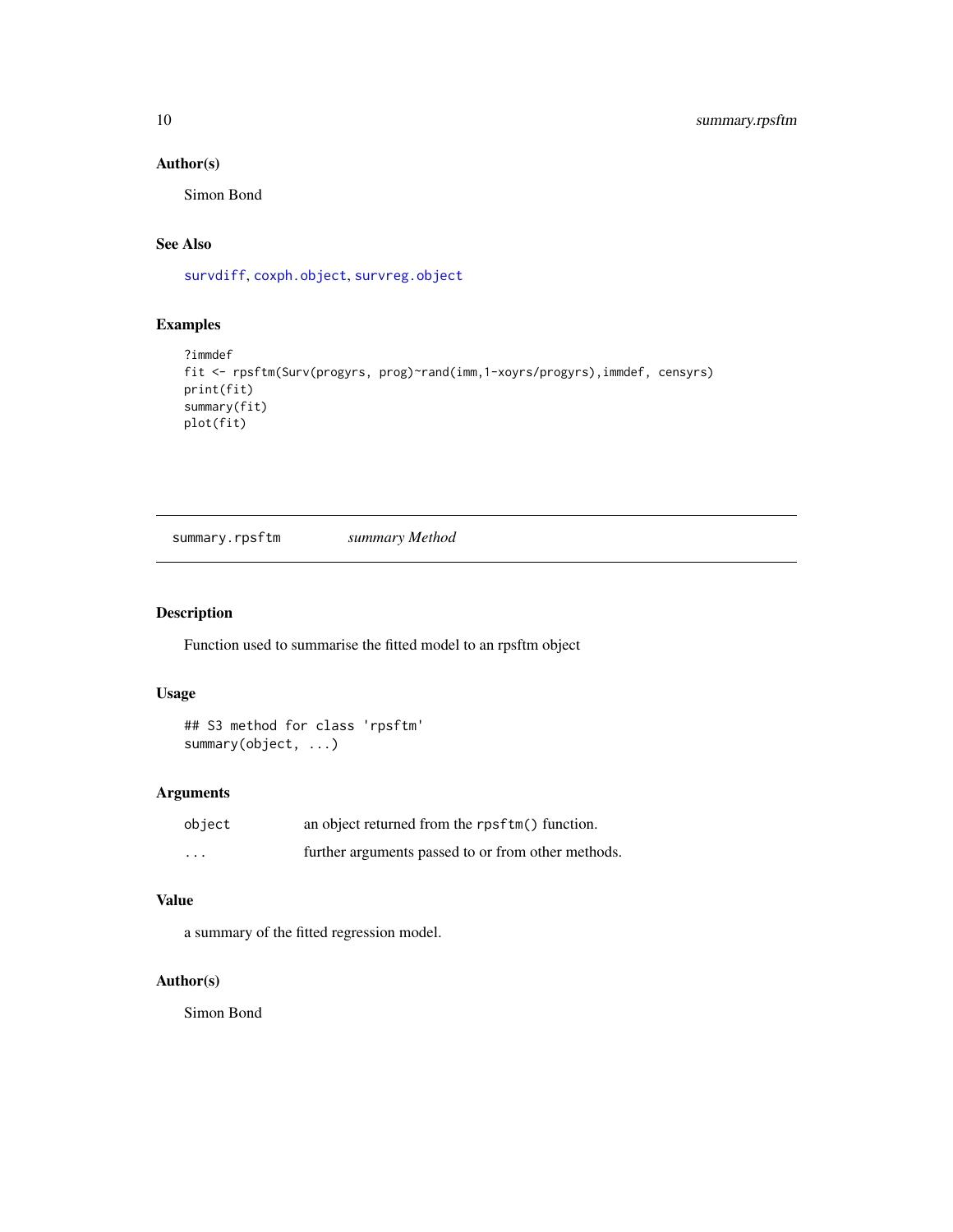<span id="page-10-0"></span>survfit.rpsftm *survfit() method for rpsftm objects*

# Description

Function to apply survfit method to rpsftm objects

# Usage

```
survfit.rpsftm(object, ...)
```
# Arguments

| object   | an object returned from the rpsftm() function.     |
|----------|----------------------------------------------------|
| $\cdots$ | further arguments passed to or from other methods. |

# Value

a survfit object.

# Author(s)

Simon Bond

# See Also

[survfit](#page-0-0)